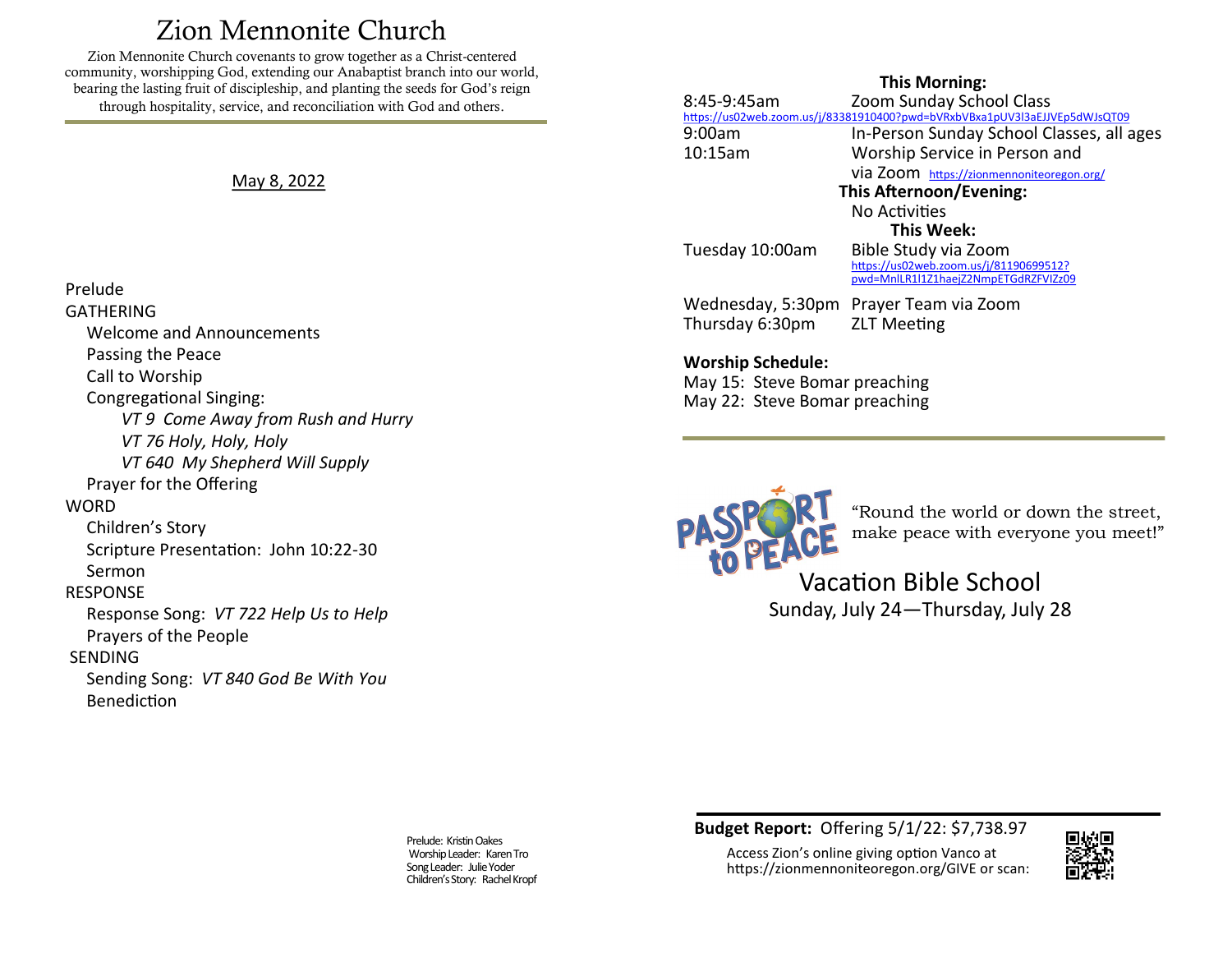The Oregon Unit of Mennonite Disaster Service has scheduled work for May 11-14, 2022 at a house being built after the recent Oregon fires located near Scott's Mills. The planned work includes: 1) installing kitchen counter top and sink hole; 2) installing laminate flooring throughout the house; 3) installing interior doors and closet bi-fold doors; 4) installing trim work: windows, doors, and baseboards. Negotiations are being done about purchase and installation of kitchen cabinets. If you would like to volunteer for this project, call John Colvin, Oregon Unit Chairperson (503-266-1636 or cell at 971-284-1610; [colvinj@canby.com\)](mailto:colvinj@canby.com). If you would like to donate funds to the project, please contact Wendy Colvin, Treasurer [\(colvinwe@yahoo.com\)](mailto:colvinwe@yahoo.com) or John Colvin. Clyde Hockman, Unit Secretary (503-263-1210 or cell 503-826-4799; [chockman@canby.com\)](mailto:chockman@canby.com).

#### **It's a Girl!**

Don and Kelly Yoder are happy to announce the birth of a new granddaughter, Elsie Jane Yoder, born, May 5th at 9:37pm. She weighed 7lb 1oz, 21 inches. Parents are Christian and Harley Yoder and brothers Jack and Henry.